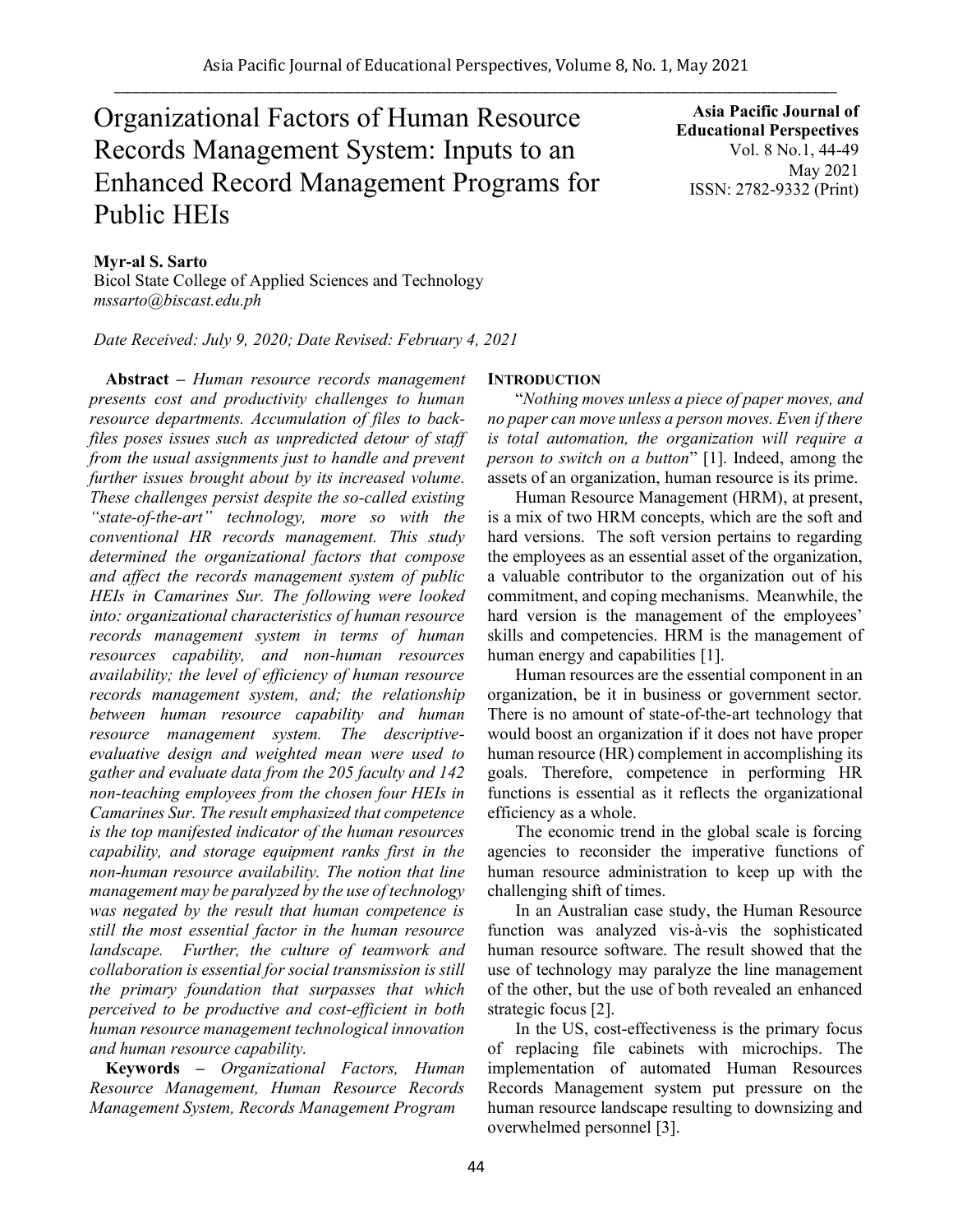The studies magnified the human resources capability and the non-human resources availability, which presuppose that organizing and managing are human skills imperative to all kinds of system, be it traditional or not. As observed in an HEI in Uganda, HEIs records contain valuable information in running the education business and yet organizing and managing are left to the disposal of few personnel resulting to poor organization and inefficient storage of files [4].

Companies worldwide have long put into cognizance HRM as a significant component of an organization, not to mention, being an important factor to gain the upper hand among the competition.

That is, to the exception of several Southeast Asian countries, including the Philippines, who have yet to embrace the importance of HRM [5].

The government may have ready access to all information that underpin decision-making if they are more accountable and transparent. Governmental bodies should recognize their responsibility to the public by implementing and maintaining sound records management practices. To ensure that records management receives the attention it deserves, it should be a strategic objective in the governmental body's strategic and business plans.

In today's knowledge economy, human resource management forms a pillar to an organization's wellbeing. The strategic workforce analysis now forms part of HRM's knowledge sharing as it continues to turn into a primary component of strategic management and at the same facade as technology enablers. These consist of functions and procedures that help enable organizational HR to acquire, analyze, disseminate, manipulate, store, and retrieve relevant information  $[6]$ , $[7]$ .

Like all public HEIs in the Philippines, Camarines Sur public HEIs are semi-autonomous. They receive a portion of their funding from the government, students' fees, and stakeholders. Through its activities, it generates a large volume of physical and electronic data and documents daily. The activities of the HEIs are documented in the records that they produce. Such records ensure that the company is managed effectively and has primordial accountability to its people, hence the status of the human resource records management must be emphasized. Records management focuses on the organization's accountability, personnel protection, effective management, and anti-corruption policy. Competent recordkeeping is at the forefront of every HEI's vision and mission [8]. Without proper human resource records management system, it is complicated to account for any decision taken. Unorganized records mirror the kind of system the institution is practicing. The inaccuracy of keeping and accounting of records hold the management always accountable. With this, the researcher conceptualized this study.

#### **OBJECTIVES OF THE STUDY**

This study aimed to determine the organizational factors of human resource records management systems as inputs to an enhanced records management program for public Higher Education Institution (HEIs) in Camarines Sur. Specifically, it aimed to assess a) the organizational characteristics of human resource records management system, b) level of efficiency of human resource records management system, and c) the significant differences in the level of efficiency of records management among aspects and among HEIs.

## **MATERIALS AND METHODS Research Design**

The study utilized the descriptive method of research using evaluative and correlational design exploring the significance between the variables.

#### **Participants**

The two hundred five (205) regular faculty members and one hundred forty-two (142) regular nonteaching employees were the sources of data of this study. They were selected from the chosen four (4) HEIs in Camarines Sur.

#### **Instruments**

The data-gathering instruments include researchermade questionnaires and unstructured interviews. The profile sheet must be accomplished as the first part of the questionnaire. The second part contains the questions relevant to the data required for the study. Document analyses were also used to identify patterns and trends.

## **Data Gathering Procedure**

The number of faculty and non-teaching teaching employees from the four HEIs were taken to prepare the needed instruments for the data gathering. After accomplishing the forms, the data were analyzed based on the objectives of this study utilizing the descriptive and evaluative methods of research design.

#### **Ethical Considerations**

Before the commencement of gathering data, permission was asked from the Head of the Agency and Human Resource Department of each HEI. The faculty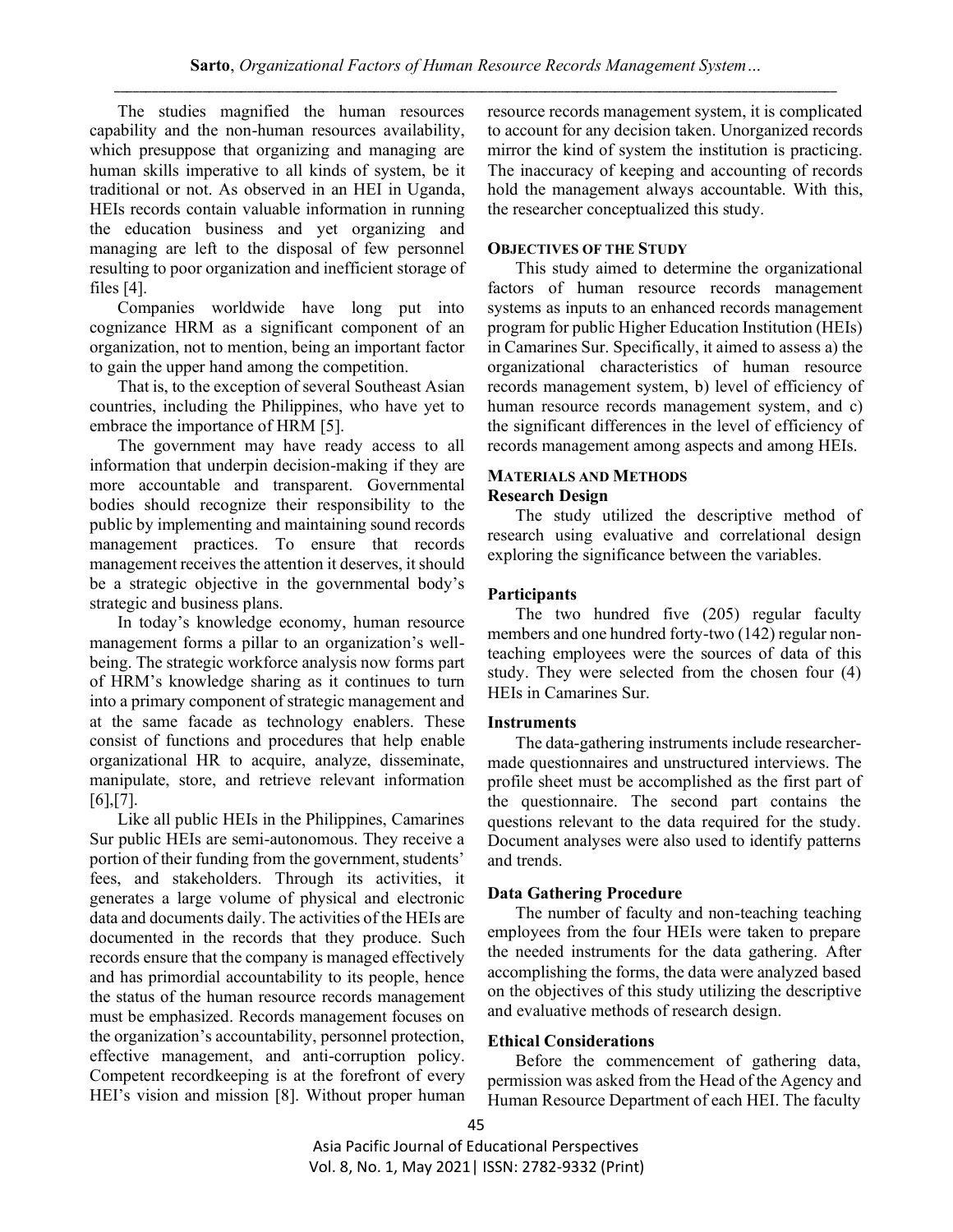and non-teaching employees were also asked to sign a consent form before proceeding to answer the rest of the questionnaire.

## **Data Analysis**

The gathered data were treated statistically using Weighted Mean and Pearson's Product Moment of Correlation. The Human Resource data shall have the following rating range and their description: 3.26 – 4.0: highly manifested/highly efficient; 2.51 – 3.25: manifested/moderately efficient; 1.76 – 2.50: less manifested/efficient;  $1.0 - 1.75$ : least manifested/less efficient

#### **RESULTS AND DISCUSSION**

To maintain a competitive advantage, an institution's Human Resource performs qualified and quantified roles in the attainment of its vision and purpose [9]. In the classical management perspective, by Robert Owen, a British Industrial reformer and Charles Babbage, an English Mathematician, they noted that workers are important resources in an organization.

This section provides the discussion, analysis, and interpretation of data gathered during investigation which are relevant to the enhanced management programs of public higher education institutions in Camarines Sur.

#### **Organizational Characteristics**

The functions of human resource in HEIs include the need of the enhancement and reform of proficiencies, adopting new strategies, and realignment of responsibilities to the need of the present time [10]. The finding on placing lesser value in overseeing the status of records disposal is a signal that HR managers should evaluate and redirect their priorities.

Human Resource Capability. The table shows the general impression of Human Resource Capability along aspects of competence, collaboration, and commitment.

**Table 1.** Summary of human resource capability

| <b>Indicators</b>                   |      | В    | C    |      | D AWM |   | R |
|-------------------------------------|------|------|------|------|-------|---|---|
| Competence 3.67 3.21 3.18 2.76 3.20 |      |      |      |      |       | M |   |
| Collaboration 3.71 3.08             |      |      | 2.82 | 2.64 | 3.06  | м |   |
| Commitment 3.69                     |      | 3.10 | 2.77 | 2.55 | 3.03  | М |   |
| <b>AWM</b>                          | 3.69 | 3.13 | 2.92 | 2.65 | 3.10  | М |   |
|                                     | М    | м    | м    | м    | м     |   |   |
| R                                   |      |      |      |      |       |   |   |

The results revealed that competence is the top manifested indicator from the standpoint of the respondents followed by Collaboration; and Commitment, all with the descriptive value of Manifested. The four participating SUC's were unanimous in their ranking of the three indicators; hence it can be said that the 4 SUCs have a common perception on matters of HRMO's works and functions.

The competence of the personnel using the system defines the Human Resource Capability. Competence is highly observable; collaboration can conditionally observe depending on one's view of collaboration. Even more complex is the appreciation of personnel commitment as it can be viewed subjectively.

Non-Human Resources Availability. The International Organization for Standardization (2010), as cited by Healy, considers the management of both physical and electronic means of record keeping. Also, section DL1.105 of the United States Department of Defense standard DoD 5015.02-STD defines Records Management as planning, controlling, directing, organizing, training, promoting, and other managerial activities involving the life cycle of information, including creation, maintenance (use, storage, retrieval), and disposal, regardless of media" [11].

Table 2. Summary of the non-human resources availability

| <b>Indicators</b>                                                     | A    | B    | C    |           | D AWM | I  | R            |
|-----------------------------------------------------------------------|------|------|------|-----------|-------|----|--------------|
| Equipment                                                             | 3.80 | 3.37 | 3.21 | 2.99      | 3.34  | HМ | $\mathbf{1}$ |
| Accommodation                                                         | 3.67 | 3.26 |      | 3.26 2.88 | 3.27  | HМ | $\mathbf{2}$ |
| Data Banking /<br>Information Technology $3.68$ 3.27 2.67<br>Services |      |      |      | 2.60      | 3.05  | M  | 3            |
| <b>AWM</b>                                                            | 3.72 | 3.30 | 3.04 | 2.82      | 3.22  | M  |              |
| I                                                                     | HМ   | HМ   | М    | M         | M     |    |              |
| R                                                                     | 1    | 2    | 3    | 4         |       |    |              |

The results implied that record management is deemed to be more effective when employed with the use of equipment as it guarantees a better partnership between the records and the records personnel. The presence of the equipment provides more physical access for the records officers to access the files though, the use of technology in record and record preservation could provide easier access; however, there could be immediate interruptions such as system interference that may pose a threat to record-keeping and releasing. It is evident that putting emphasis on the highly physical means of record organizing intends that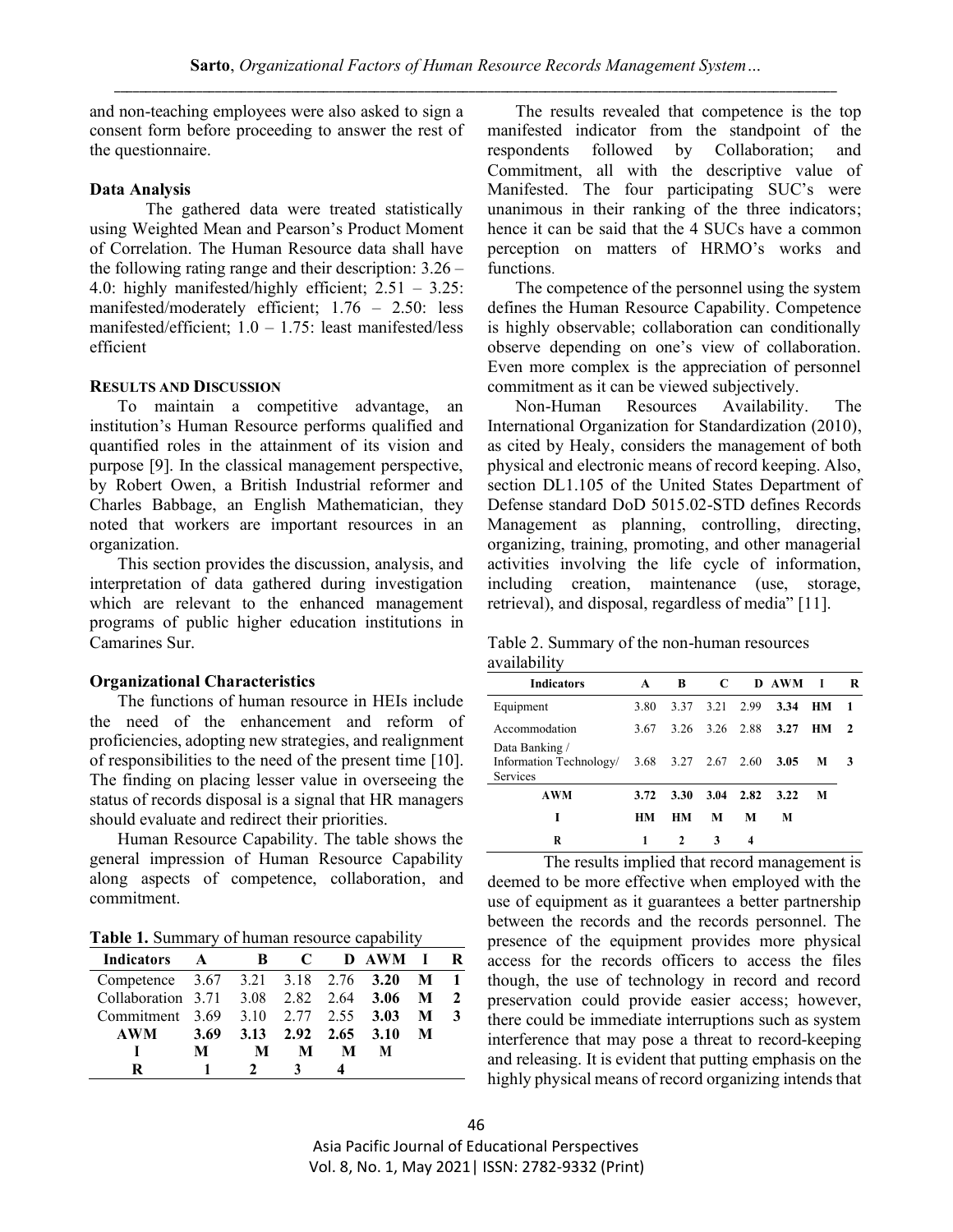the record managers feel secured even without much use of technology.

| Table 3. Summary table on the level of efficiency of |
|------------------------------------------------------|
| human resource records management system             |

| <b>Indicators</b>                       | A    | B             | C         | D         | <b>AWM</b> | I         | R            |
|-----------------------------------------|------|---------------|-----------|-----------|------------|-----------|--------------|
| Privacy and Confidentiality             | 3.78 | 3.44          | 3.22      | 2.81      | 3.31       | VE        | 1            |
| Records Life Cycle                      | 3.63 | 3.30          | 3.30      | 2.67      | 3.22       | <b>ME</b> | $\mathbf{2}$ |
| <b>Information Management</b><br>Policy | 3.76 | 3.24          | 3.07 2.76 |           | 3.21       | ME.       |              |
| Transparency and<br>Accountability      | 3.88 |               | 3.25 2.93 | 2.62      | 3.17       | ME        |              |
| AWM                                     | 3.76 | 3.31          | 3.13      | 2.72      | 3.23       |           |              |
| I                                       | VE.  | VE.           | <b>ME</b> | <b>ME</b> | ME.        |           |              |
| R                                       |      | $\mathcal{L}$ | 3         | 4         |            |           |              |

The information gathered regarding the HR roles and the development of strategies and new competencies for accountability support the implications of valuing responsibility on issues and concerns [12], [13], [14].

Table 3 revealed the perception of the respondents along HRM System in which privacy and confidentiality is the top priority, while four other indicators were described to be all moderately efficient.

It can be inferred from the findings that record management is more on privacy and confidentiality on the process involved except when otherwise required. However, it is quite alarming that while it demands confidentiality of record, it places the least value to transparency and accountability. This indicates that there is an imbalance in record management expectations and practices. The extreme results placing parallel indicators that of confidentiality and accountability as the top and the least identified indicators, respectively, creates a mismatch in the expectation of clients and observed practices along record management system. It can be inferred further that while we value the confidentiality of the record, we least observe the accountability of record managers who may commit errors in judgment in the disposal or disclosure of records.

A security policy would then fit in this area where policy shapes technology. To prevent unnecessary disclosure of information, the policy should outline the justifiable amount of protection the date need including the authorized person/s to who will be held accountable for its safe keeping [15].

The public HEIs' human resource capability in collaboration, commitment, and competence along factors of the system involved was examined using Pearson's Product Moment of Correlation Coefficient. Between collaboration and the aspects of the human

resource records management system, 4 out of 7 correlations were found to be statistically significant.

Table 4. Relationship between human resource capability and human resource records management system

| (I) Human<br><b>Resource</b> | (J) Human Resource<br><b>Records</b>              | Pearson<br>Correlation |          | <b>Stat</b><br>Sig |  |
|------------------------------|---------------------------------------------------|------------------------|----------|--------------------|--|
| <b>Capability Aspects</b>    | <b>Management System</b><br><b>Aspects</b>        | $(I-J)$                | Sig      |                    |  |
| Collaboration                | Accommodation                                     | .447                   | .196     | <b>NS</b>          |  |
|                              | Equipment                                         | .449                   | .193     | <b>NS</b>          |  |
|                              | Data Banking/Services                             | .588                   | .074     | <b>NS</b>          |  |
|                              | <b>Information Management</b><br>Policy           | $.836**$               | .003     | <b>HS</b>          |  |
|                              | Records Life Cycle                                | .843**                 | .002     | НS                 |  |
|                              | Privacy and Confidentiality                       | $.718*$                | .019     | S                  |  |
|                              | Transparency and<br>Accountability                | .881**                 | .001     | <b>VHS</b>         |  |
| Commitment                   | Accommodation                                     | .509                   | .133     | <b>NS</b>          |  |
|                              | Equipment                                         | .396                   | .258     | <b>NS</b>          |  |
|                              | Data Banking/Services                             | .517                   | .126     | <b>NS</b>          |  |
|                              | <b>Information Management</b><br>.952**<br>Policy |                        |          | .000 VHS           |  |
|                              | Records Life Cycle                                | $.742*$                | .014     | S                  |  |
|                              | Privacy and Confidentiality                       | $.862**$               | .001     | <b>VHS</b>         |  |
|                              | Transparency and<br>Accountability                | .888**                 | .001     | <b>VHS</b>         |  |
|                              | Accommodation                                     | .476                   | .165     | <b>NS</b>          |  |
|                              | Equipment                                         | .442                   | .201     | <b>NS</b>          |  |
| Competence                   | Data Banking/Services                             | .622                   | .055     | <b>NS</b>          |  |
|                              | <b>Information Management</b><br>Policy           |                        | .001 VHS |                    |  |
|                              | Records Life Cycle                                | $.787**$               | .007     | НS                 |  |
|                              | Privacy and Confidentiality                       | .747*                  | .013     | S                  |  |
|                              | Transparency and<br>Accountability                | .948**                 |          | .000 VHS           |  |

They were the relationships between collaboration and information management system (r=.836\*\*; *p=* .003), collaboration and records life cycle (r=.843\*\*; *p=* =.002), collaboration and privacy and confidentiality (r=.718\*; *p=*.019), collaboration and transparency and accountability (r=.881\*\*; *p=*.001).

Of these significant relationships, collaboration had the most substantial contribution to transparency and accountability, and it had the least along accommodation. All the correlations were positive, indicating that like their human resource capability along collaboration improved, so too with their human resource records management system aspects.

Similar trends were observed between human resource capability aspects along commitment and human resource management system aspects as well as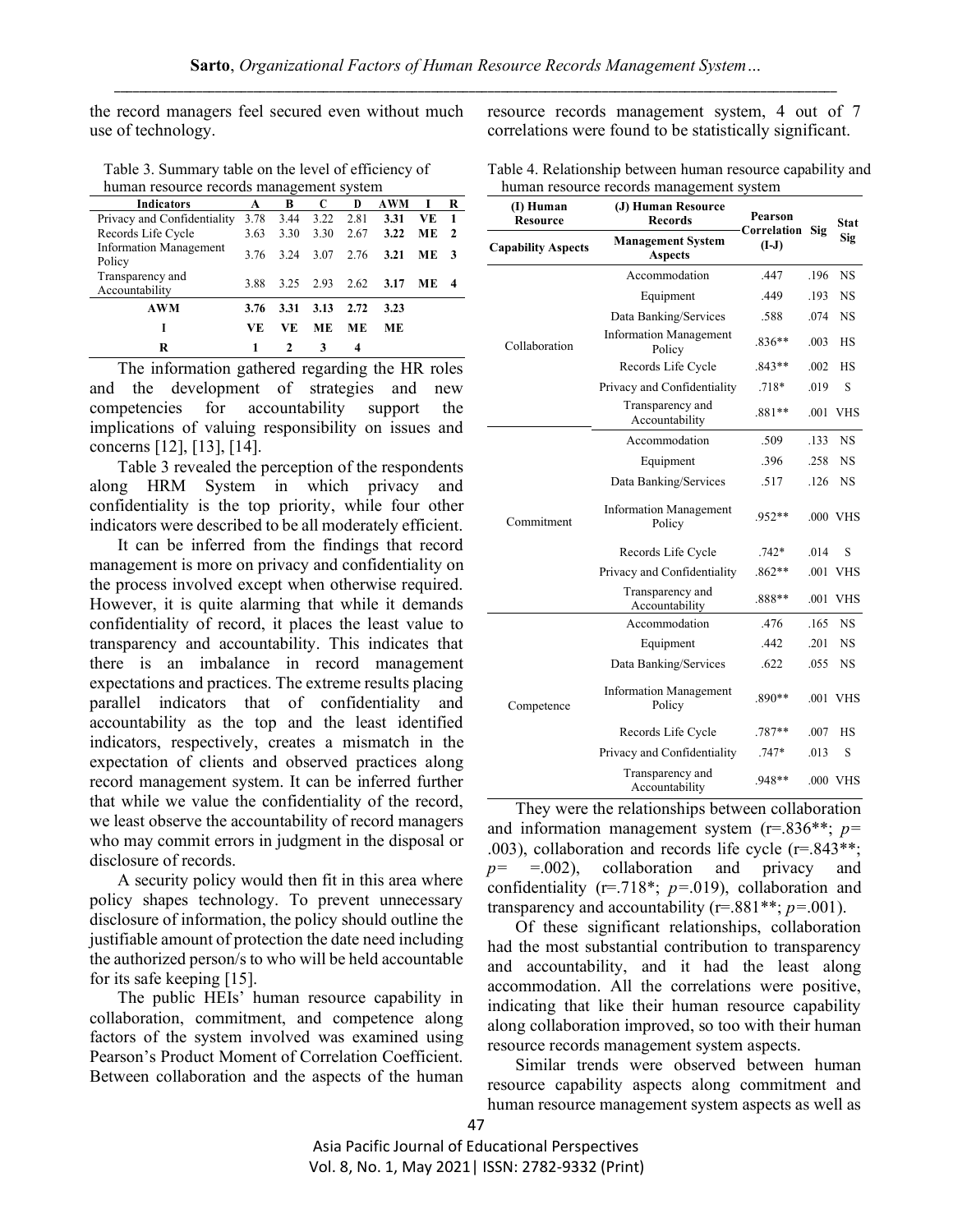human resource capability aspects along competence and human resource management system aspects. All four significant correlations which were noted, were similarly observed among the remaining correlations. Except that commitment aspects had made the biggest influence on information management policy (r=.952\*\*; *p=*.000) and smallest influence on equipment (r=.396; *p=*.258). And competence aspect just as collaboration also had the most substantial contribution to transparency and accountability (r=.948\*\*; *p=*.000) and least along equipment  $(r=442**; p=.201)$ .

The behavioral elements of security, such as commitment and collaboration, are now considered aspects of sociotechnical approach that tends to analyze the relationship between the organizational and security behavior as covered by human resource [16].

There is no significance when it comes to the level of efficiency across aspects HR's practices while on the aspects of human resource records management system, significant correlations were inferred. Of these, collaboration had the most substantial contribution to transparency and accountability while having the least along accommodation.

On human resource capability aspects, commitment aspects had made the biggest influence on information management policy (r=.952\*\*; *p=*.000) and smallest influence on equipment (r=.396; *p=*=.258); while competence aspect just as collaboration had the largest contribution on transparency and accountability (r=.948\*\*; *p=*.000) and least along equipment (r=.442\*\*; *p=*.201).

Organizational commitment affects the information management policy and directly contributes to the level of collaboration and accountability. The perceived security management of a company is relative to the compliance behavior of its personnel as significant as their level of commitment as mentioned by Liu [17].

# **CONCLUSION AND RECOMMENDATION**

The Human Resource departments of Higher Education Institutions (HEIs) are perennially pressed to extend more under limited reach with compelling requirements of their key performance indicators (KPIs). This is being on top of both having an effective records management, and dealing with employees' varied conditions and transactions, and, as fast as possible, offering solutions to work-related issues. In the current global business environment, HR is tasked to handle workforce management, constant staffing

issues, and talent transformations and development [18], [19].

With this, it is best to include capacity building activities as part of the regular program of the HRMO. This will help strengthen HR functions and make it work for its purpose. A program activity that would enhance the effectiveness of personnel through personal and professional gatherings and series of training is necessary.

Apart from the preceding, there is a more specific monitored reporting responsibility about employee records, performance, compliances, and issues, which should be in accordance to set standards. Labor regulations, local, national, and international, are filling as existing HR records. Requirements such as these also feed growing "inactive" HR back-files – especially HEIs. Along with staff training and compliance audits, is the availability of quick access to excellent HR records and files.

Technology will always be part of the records management systems; hence record managers should maximize its use to enhance record keeping and to streamline the process of records management [20].

The study is limited to the records management system of the human resource. For future studies, it will also be significant to investigate the impact of information technology on the roles and efficacy of Human Resource Records Management and the extent to which such technology is to be adopted or integrated.

**REFERENCES** 

- [1] Chand, S. (nd). 10 most important characteristics of human resources management. *Your Article Library*. Retrieved from the settlement of the settlement of the settlement of the settlement of the settlement of the set [https://www.yourarticlelibrary.com/management/10](https://www.yourarticlelibrary.com/management/10-most-important-characteristics-of-human-resource-management/5423) [most-important-characteristics-of-human-resource](https://www.yourarticlelibrary.com/management/10-most-important-characteristics-of-human-resource-management/5423)[management/5423.](https://www.yourarticlelibrary.com/management/10-most-important-characteristics-of-human-resource-management/5423)
- [2] Dery, K., Grant, D., & Wiblen, S. (2009, August). Human resource information systems (HRIS): Replacing or enhancing HRM. In *Proceedings of the 15th World Congress of the International Industrial Relations Association IIRA* (pp. 24-27).
- [3] Beer, M. (1997). The transformation of the human resource function: Resolving the tension between a traditional administrative and a new strategic role. *Human resource management*, *36*(1), 49-56.
- [4] Muhenda, M. B., & Lwanga, E. K. (2012). Managing Records in Higher Education Institutions in Uganda: Can Human Resource Policies Salvage the Situation?. *World*, *2*(2), 74-83.
- [5] Mansor, M.F., Abu, N.H., Nasir, H. (2015). The powerful training, development, and compensation: